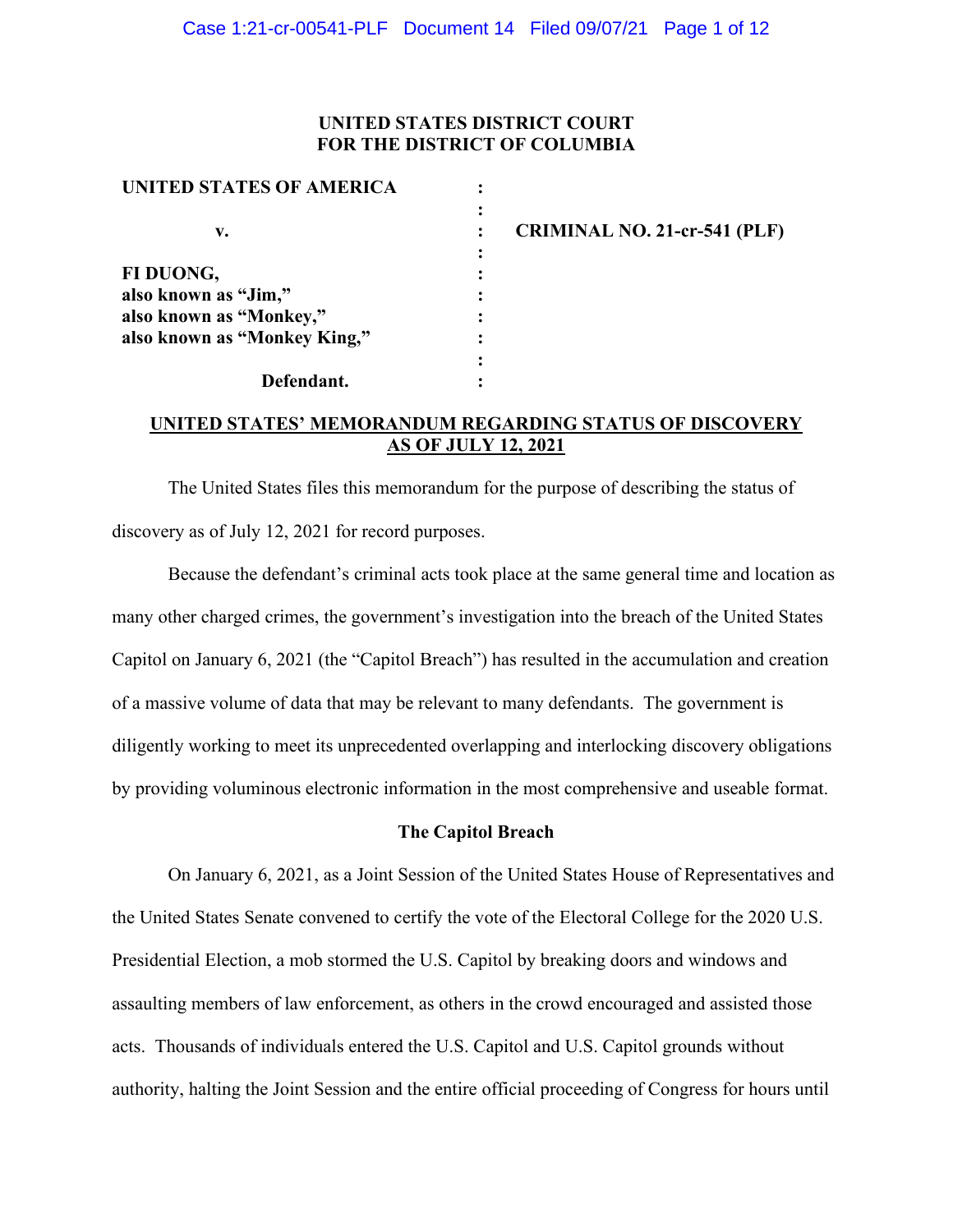#### Case 1:21-cr-00541-PLF Document 14 Filed 09/07/21 Page 2 of 12

the United States Capitol Police ("USCP"), the Metropolitan Police Department ("MPD"), and other law enforcement agencies from the city and surrounding region were able to clear the Capitol of rioters and to ensure the safety of elected officials. This event in its entirety is hereinafter referred to as the "Capitol Breach."

#### **Scope of Investigation**

The investigation and prosecution of the Capitol Breach will be the largest in American history, both in terms of the number of defendants prosecuted and the nature and volume of the evidence. In the six months since the Capitol was breached, over 500 individuals located throughout the nation have been charged with a multitude of criminal offenses, including but not limited to conspiracy, tampering with documents or proceedings, destruction and theft of government property, obstruction of law enforcement during civil disorder, assaults on law enforcement, obstruction of an official proceeding, engaging in disruptive or violent conduct in the Capitol or on Capitol grounds, and trespass. There are investigations open in 55 of the Federal Bureau of Investigation's 56 field offices.

#### **Voluminous Materials Accumulated**

The government has accumulated voluminous materials that may contain discoverable information for many, if not all, defendants. An illustrative list of materials accumulated by the government includes:

- o Thousands of hours of closed circuit video ("CCV") from sources including the USCP, MPD, and United States Secret Service, and several hundred MPD Automated Traffic Enforcement camera videos;
- o Footage from Cable-Satellite Public Affairs Network (C-SPAN) and other members of the press;
- o Thousands of hours of body worn camera ("BWC") footage from MPD, Arlington County Police Department, Montgomery County Police Department, Fairfax County Police Department, and Virginia State Police;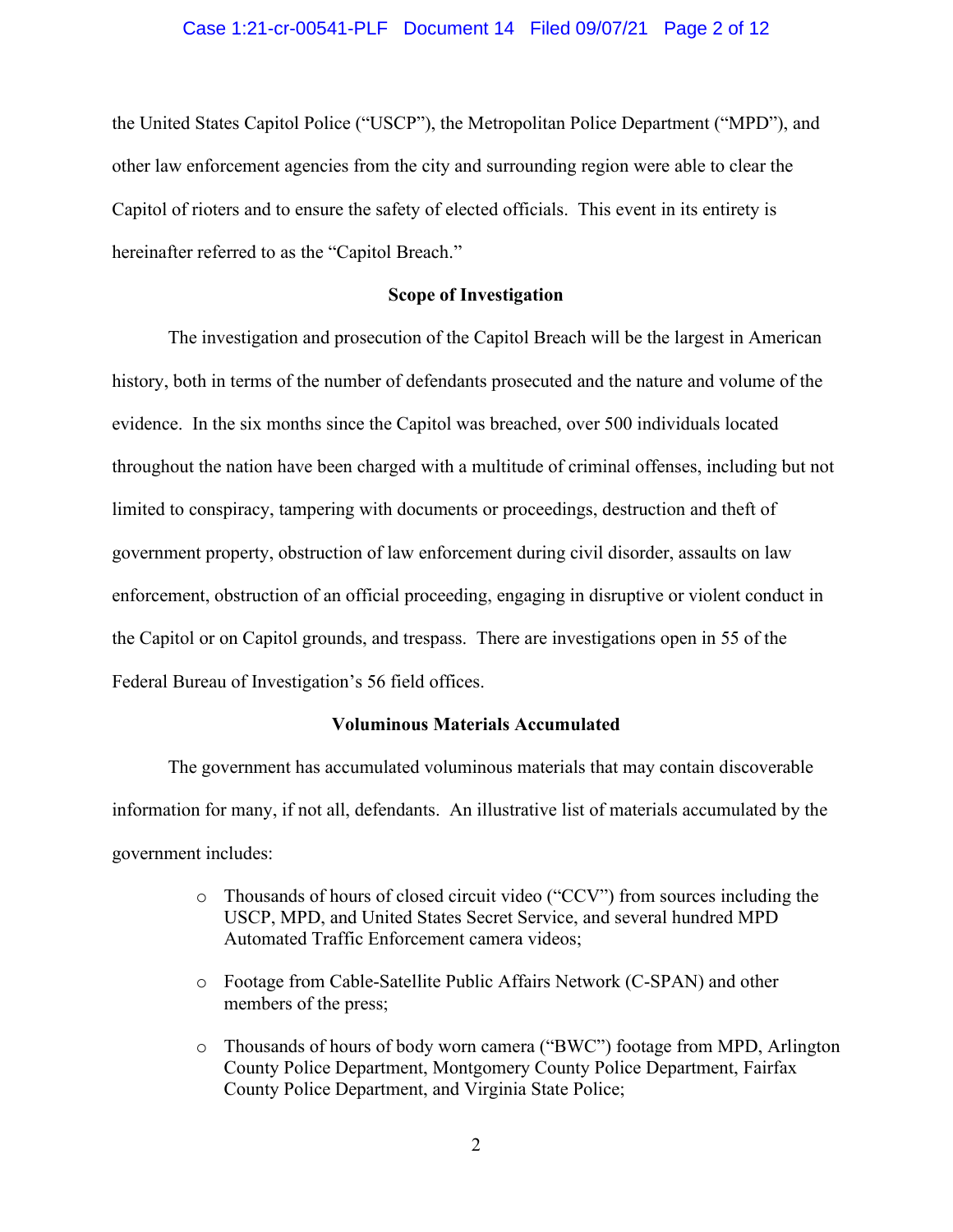- o Radio transmissions, event chronologies, and, to a limited extent, Global Positioning Satellite ("GPS") records for MPD radios;
- $\circ$  Hundreds of thousands of tips, including at least 237,000 digital media tips;
- o Location history data for thousands of devices present inside the Capitol (obtained from a variety of sources including two geofence search warrants and searches of ten data aggregation companies);
- o Subscriber and toll records for hundreds of phone numbers;
- o Cell tower data for thousands of devices that connected to the Capitol's interior Distributed Antenna System (DAS) during the Capitol Breach (obtained from the three major telephone companies);
- o A collection of over one million Parler posts, replies, and related data;
- o A collection over one million Parler videos and images (approximately 20 terabytes of data);
- o Damage estimates from multiple offices of the U.S. Capitol;
- o A multitude of digital devices and Stored Communication Act ("SCA") accounts; and
- o Responses to grand jury subpoenas, of which over 6,000 have been issued, seeking documents such as financial records, telephone records, electronic communications service provider records, and travel records.

We are still collecting and assembling materials from the numerous entities who were involved

in the response to the Breach, and we are still investigating – which means the amount of data

(phones, devices, legal process, investigative memoranda) is growing.

### **Voluminous Legal Process and Investigative Memoranda**

In addition to the materials collected, tens of thousands of documents have been

generated in furtherance of the investigation, to include interviews of subjects, witnesses, tipsters

and officers; investigations into allegations concerning officer conduct on January 6; source

reports; evidence collection reports; evidence analysis reports; chain-of-custody documents;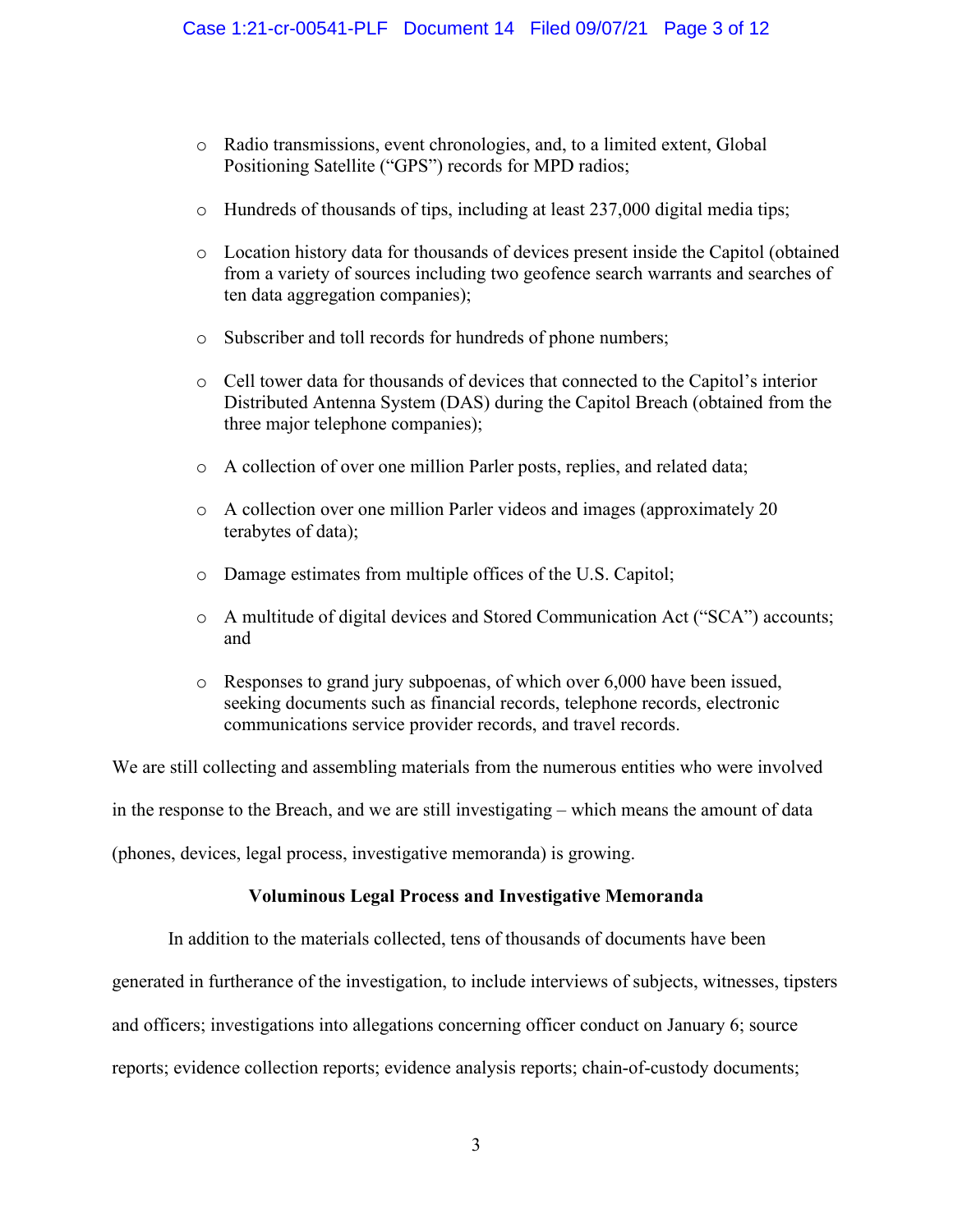#### Case 1:21-cr-00541-PLF Document 14 Filed 09/07/21 Page 4 of 12

legal documents including preservation letters, subpoenas, 2703(d) orders, consent forms, and search warrants; and memoranda of investigative steps taken to evaluate leads or further investigations.

#### **Interrelated Crimes and Discovery**

The Capitol Breach involves thousands of individuals inside and outside the Capitol, many of whom overwhelmed and assaulted police. (According to a Washington Post analysis of the events, "the mob on the west side eventually grew to at least 9,400 people, outnumbering officers by more than 58 to one.") *See* 

#### *https://www.washingtonpost.com/investigations/interactive/2021/dc-police-records-capitol-*

*riot/?itid=sf\_visual-forensics*. The cases clearly share common facts, happening in generally the same place and at the same time. Every single person charged, at the very least, contributed to the inability of Congress to carry out the certification of our Presidential election.

These circumstances have spawned a situation with overlapping and interlocking discovery obligations. Many defendants may be captured in material that is not immediately obvious and that requires both software tools and manual work to identify, such as video and photos captured in the devices and SCA accounts of other subjects. Accordingly, the defense is generally entitled to review all video or photos of the breach whether from CCV, BWC or searches of devices and SCA accounts. Notably, we have received a number of defense requests for access to such voluminous information, and requests for the government to review the entirety of the law enforcement files related to this investigation. For example, in support of a motion to compel access to all of the footage, one such counsel stated:

The events of January 6, 2021 were memorialized to an extent rarely, if ever, experienced within the context of federal criminal cases. The Government itself has a wealth of surveillance video footage. Virtually every attendee in and around the Capitol on January 6, 2021 personally chronicled the events using their iPhone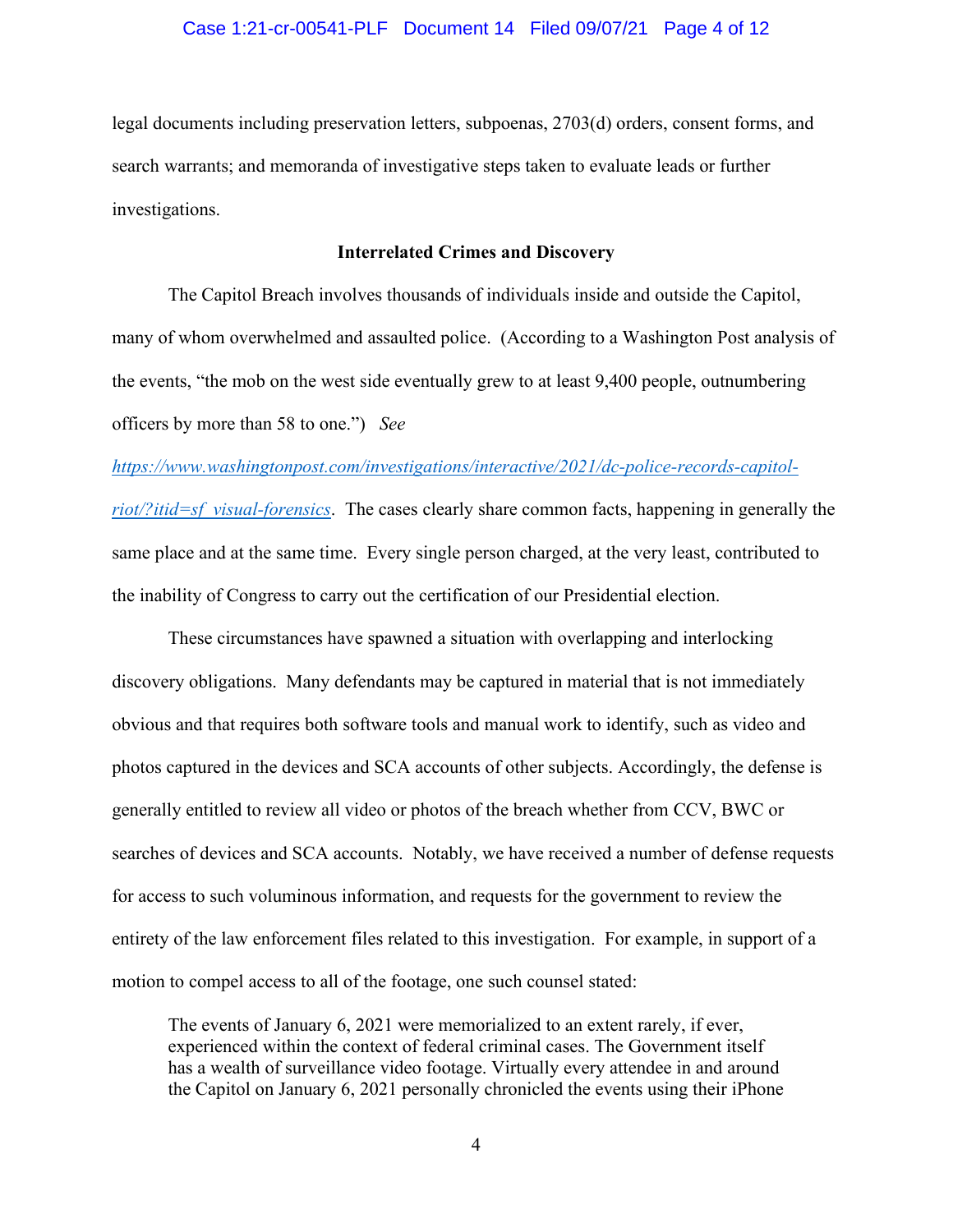or other similar video device. Many of the attendees posted their video on one or more social media platforms. Many held their videos close to their vests resulting in little if any publication of same. News media outlets from around the world captured video footage. Independent media representative from around the world captured video footage. Intelligence and law enforcement personnel present at the Capitol on January 6, 2021 also captured video footage of events of the day. By the Government's own admission, the Government has an overwhelming amount of video footage of the events of January 6, 2021. During the handlings of January 6 cases, the Government has garnered and continues to garner access to added video footage from, among other sources, the general public and the defendants themselves. *Upon information and belief, the Government is not capable of vetting, cataloging and determining materiality of the video footage such as to ensure that disclosure of same is timely made in all cases to which the footage is material for disclosure purposes.* The "information and belief" in this regard is a function of the undersigned counsel's personal knowledge relative to footage given to the Government, familiarity with other January 6 cases both as counsel for other January 6 defendants and as counsel familiar with other counsel representing January 6 defendants and the understanding that the footage provided to the Government does not appear to have been produced to other defendants whose cases warrant similar disclosure by the Government of material evidence. *Defendant has requested the Government confirm whether there is a single repository for all video footage amassed relative to the events at the Capitol on January 6, 2021 and, further, has requested access to same for inspection and examination for determination of materiality and disclosure of the Government's protocol to determine materiality.*

*United States v. Jacob Chansley*, 21-cr-00003 (RCL) (Document No. 58)(emphasis added).

Examples of additional similar discovery requests we have received in Capitol Breach cases are quoted in Exhibit A, attached hereto.

### **Early Establishment of Discovery Team**

Shortly after the Capitol Breach, the U.S. Attorney's Office established a Capitol Breach Discovery Team to create and implement a process for the production of discovery in January 6 cases. The Discovery Team is staffed by federal prosecutors who have experience in managing complex investigations involving voluminous materials, Department of Justice experts in project management and electronic discovery management, and a lead discovery agent from the Federal Bureau of Investigation. Members of the Discovery Team consult regularly with Department of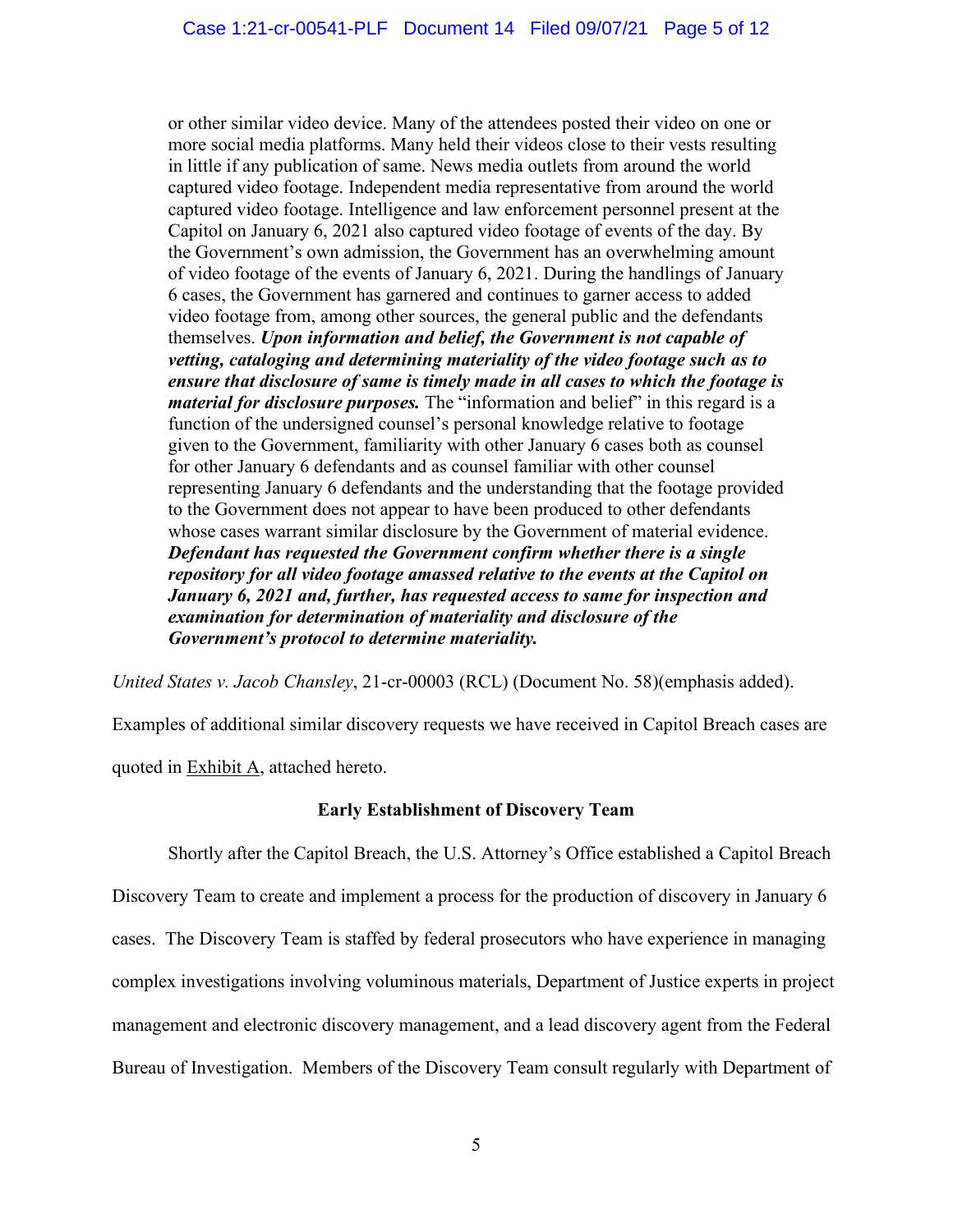#### Case 1:21-cr-00541-PLF Document 14 Filed 09/07/21 Page 6 of 12

Justice subject matter experts, including Associate Deputy Attorney General and National Criminal Discovery Coordinator Andrew Goldsmith. As discussed further below, members of the Discovery Team also meet and confer on a regular basis with Federal Public Defender ("FPD") leadership and electronic discovery experts.

#### **Recognition of Need for Vendor Promptly Addressed**

Following the Capitol Breach, the United States recognized that due to the nature and volume of materials being collected, the government would require the use of an outside contractor who could provide litigation technology support services to include highly technical and specialized data and document processing and review capabilities. The government drafted a statement of work, solicited bids, evaluated them, and selected a vendor. This was an unprecedented undertaking which required review at the highest levels of the Department of Justice and was accomplished as quickly as possible.

On or about May 28, 2021, the government contracted Deloitte Financial Advisory Services, LLP ("Deloitte"), a litigation support vendor with extensive experience providing complex litigation technology services, to assist in document processing, review and production of materials related to the Capitol Breach. As is required here, Deloitte furnishes secure, complex, and highly technical expertise in scanning, coding, digitizing, and performing optical character recognition – as well as processing, organizing, and ingesting a large volume of Electronically Stored Information ("ESI") and associated metadata in document review platforms – which is vital to the United States' ability to review large data/document productions and is essential to our ability to prosecute these cases effectively.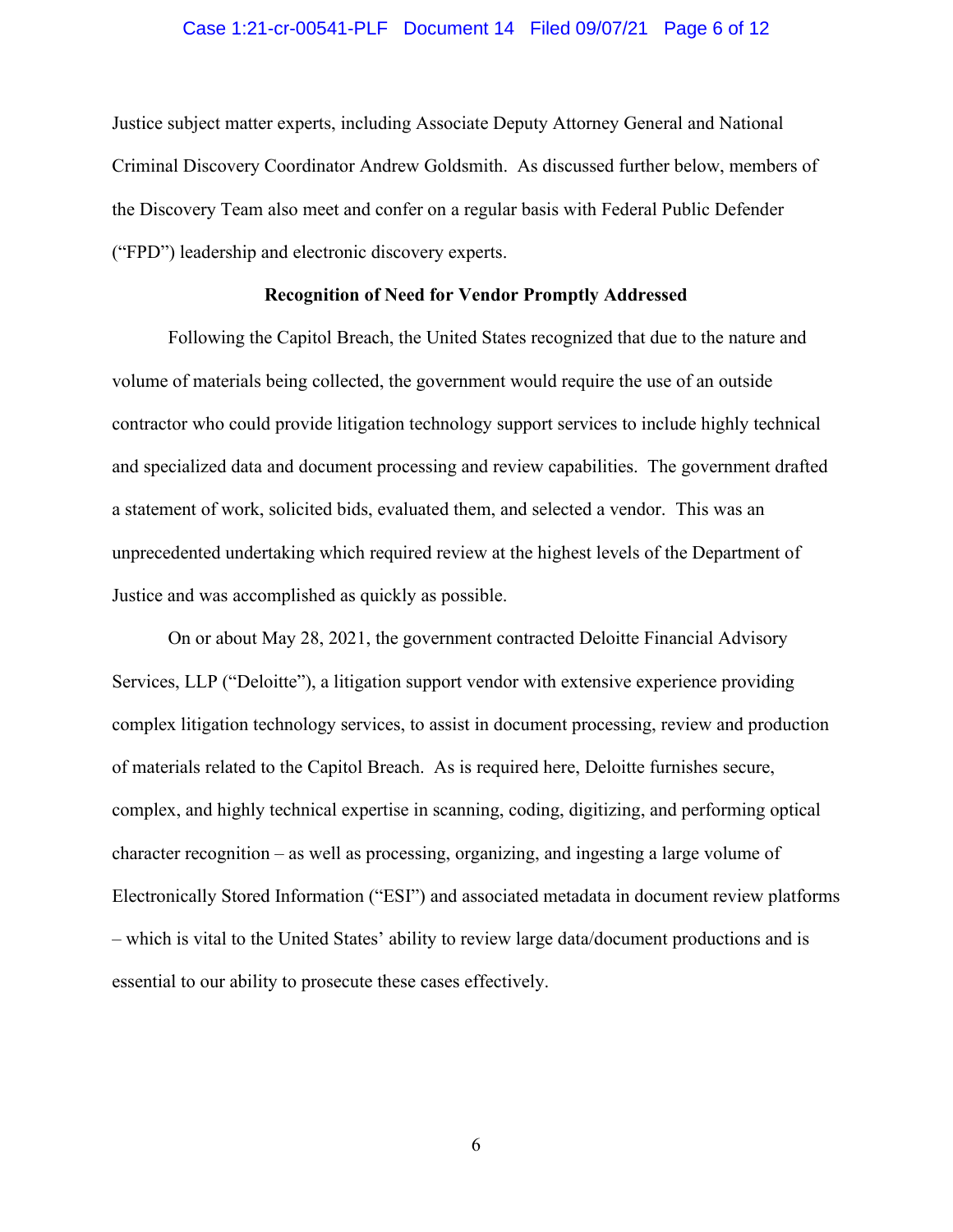#### **Implementation of Contract with Deloitte**

We have already begun transferring a large volume of materials to Deloitte (as of July 7, 2021, over 200 disks of data and 34,000 USCP records), who is populating the database. Specific processing workflows and oversight are being established between the United States Attorney's Office and the vendor. We have already coordinated with Deloitte to use various tools to identify standard categories of Personal Identifying Information ("PII") and to redact them. Once the database is accessible, we will begin systematically reviewing materials for potentially discoverable information, tagging when possible (e.g., video by a location or type of conduct, interviews describing a particular event), and redacting when necessary. Among other things, the vendor is also building a master evidence tracker to assist us in keeping records of what is provided to us and what is ultimately produced, which is part of our approach to a defensible discovery protocol.

#### **Systematic Reviews of Voluminous Materials**

We are implementing and continuing to develop processes and procedures for ensuring that voluminous materials have been and will continue to be systematically reviewed for information that, *inter alia,* may be material to the defense, e.g.:

- o Comparing all known identifiers of any charged defendant against tips, Parler data, ad tech data, cell tower data, and geofence data; and
- o Searching all visual media (such as CCV, BWC, social media or device search results) – the collection of which grows on a regular basis – against known images of charged defendants.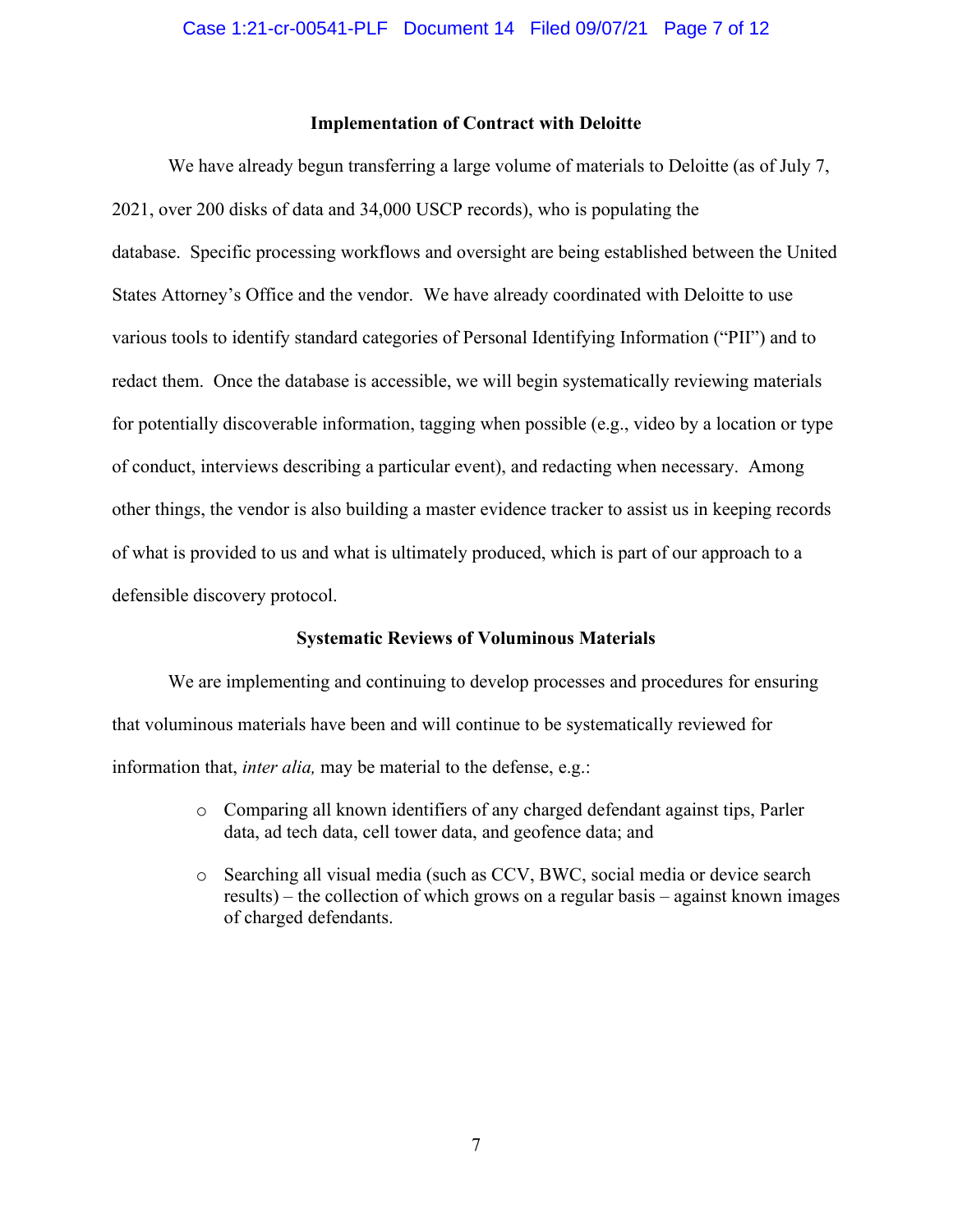#### **Certain Specific Defense Requests**

Multiple defense counsel have inquired about investigations into officers who were *alleged* to have been complicit in the January 6 Capitol Breach. We have received copies of investigations into officer conduct, have finished reviewing them, and plan to disclose the relevant materials shortly.

#### **Crime Scene Visits Already Provided**

We have already arranged six opportunities for defense counsel and an investigator to walk through the crime scene, which required the USCP to obtain the approval of many different Congressional offices to obtain access to various areas that are relevant to the charges being brought.

#### **Complexities Require Careful Consideration**

Producing discovery in a meaningful manner and balancing complex legal-investigative and technical difficulties takes time. We want to ensure that all defendants obtain meaningful access to voluminous information that may contain exculpatory material, and that we do not overproduce or produce in a disorganized manner. That means we will review thousands of investigative memoranda, even if there is a likelihood they are purely administrative and not discoverable, to ensure that disclosures are appropriate.

#### *Legal-Investigative Considerations*

We must also carefully ensure we are adequately protecting the privacy and security interests of witnesses and subjects from whom those materials were derived. For example, we cannot allow a defendant's PII to be disseminated – without protection – to hundreds of others. Similarly, we cannot allow personal contact information for Congressional members, staffers, and responding police officers – targets and victims of these crimes – whose phones may have connected to the Capitol's DAS network to inadvertently be produced. We also must protect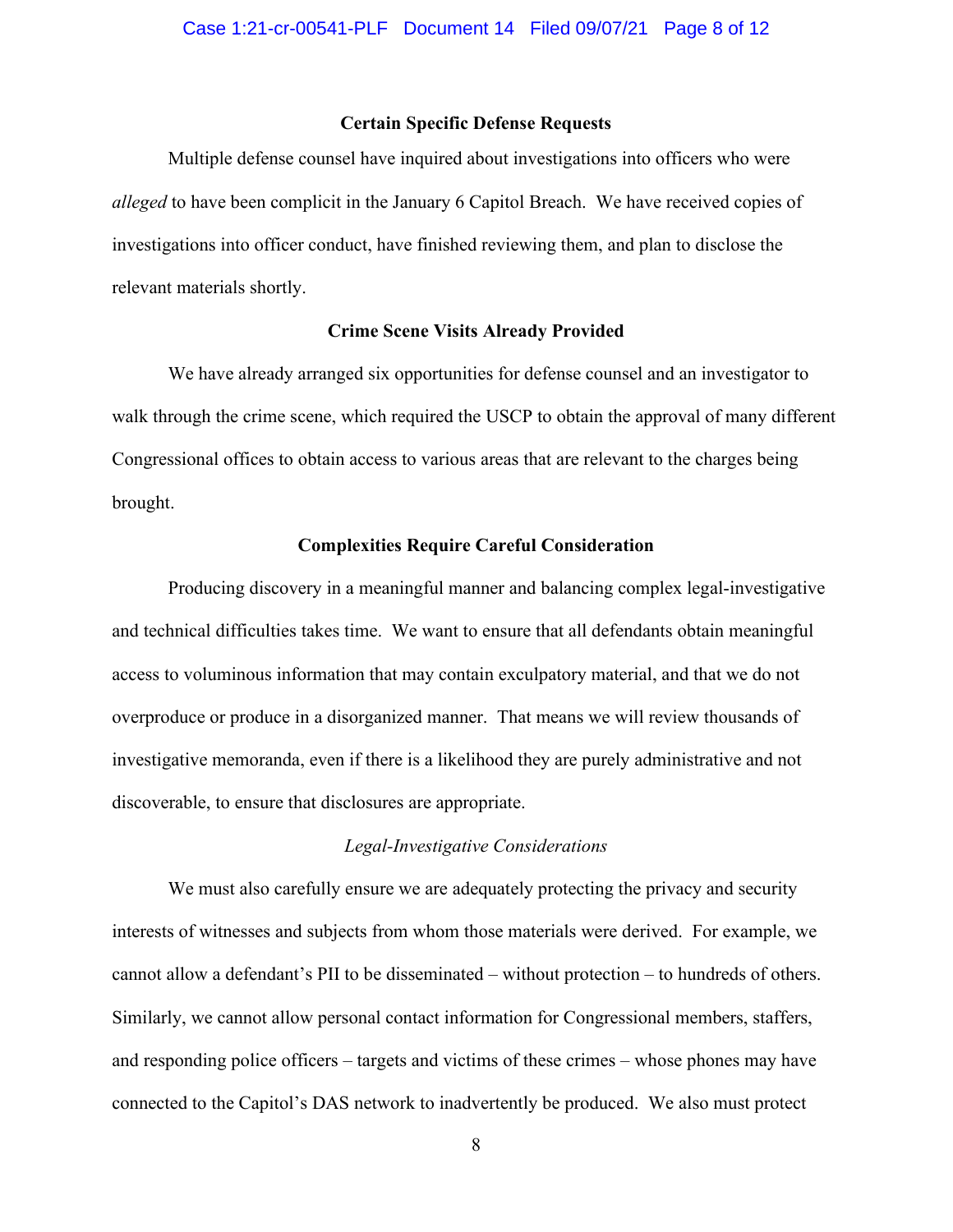#### Case 1:21-cr-00541-PLF Document 14 Filed 09/07/21 Page 9 of 12

Law Enforcement Sensitive materials by ensuring they are carefully reviewed for discoverability and, if they are discoverable, that they are disclosed in an appropriate manner. We continue to develop workable paradigm for disclosing a vast amount of Capitol CCV while ensuring that the Capitol's security is maintained. We are also scrupulously honoring defendants' attorney-client privilege by employing a filter team that is continually reviewing devices and accounts for potentially privileged communications.

#### *Technological Considerations*

A large volume of the information that has been collected consists of ESI. ESI frequently contains significant metadata that may be difficult to extract and produce if documents are not processed using specialized techniques. Metadata is information about an electronic document and can describe how, when and by whom ESI was created, accessed, modified, formatted, or collected. In the case of a document created with a word processing program, for example, metadata may include the author, date created, and date last accessed. In the case of video footage, metadata may identify the camera that was used to capture the image, or the date and time that it was captured. Metadata may also explain a document's structural relationship to another document, e.g., by identifying a document as an attachment to an investigative memoranda.

Processing, hosting, and production of the voluminous and varied materials described above, to include the preservation of significant metadata, involves highly technical considerations of the document's source, nature, and format. For example, the optimal type of database for hosting and reviewing video footage may differ from the optimal type of database for hosting investigative memoranda. Similarly, a paper document, a word processing document, a spreadsheet with a formula, video footage from a camera, or video footage associated with a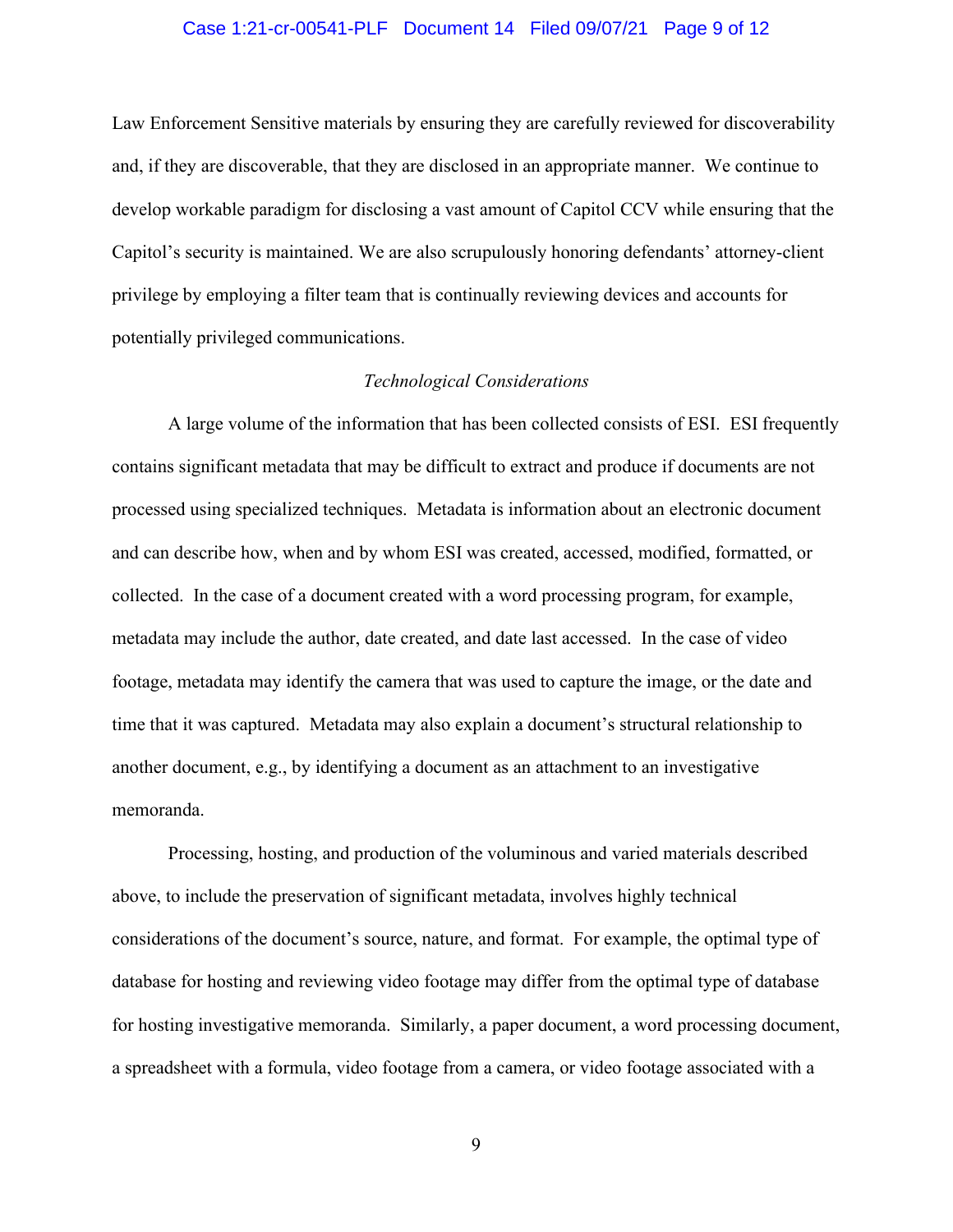#### Case 1:21-cr-00541-PLF Document 14 Filed 09/07/21 Page 10 of 12

proprietary player may each require different types of processing to ensure they are captured by database keyword searches and produced with significant metadata having been preserved.

#### **Involving Defense Counsel in Voluminous Discovery Plan**

The Discovery Team regularly meets with FPD leadership and technical experts with respect to discovery issues. Given the volume of information that may be discoverable, FPD is providing input regarding formats that work best with the review tools that Criminal Justice Act panel attorneys and Federal Defender Offices have available to them. Due to the size and complexity of the data, we understand they are considering contracting with third party vendors to assist them (just as the United States Attorney's Office has done for this matter). So as to save defense resources and to attempt to get discovery more quickly to defense counsel, there were efforts made to see if FPD could use the same vendor as the United States Attorney's Office to set up a similar database as the government is using for reviewing the ESI, but for contractual and technical reasons we have recently learned that was not feasible. We are in the on-going process of identifying the scope and size of materials that may be turned over to FPD with as much detail as possible, so that FPD can obtain accurate quotes from potential database vendors. It is hoped that any databases or repositories will be used by FPD offices nationwide that are working on Capitol Breach cases, counsel that are appointed under the Criminal Justice Act, and retained counsel for people who are financially unable to obtain these services. A database will be the most organized and economical way of ensuring that all counsel can obtain access to, and conduct meaningful searches upon, relevant voluminous materials, e.g., thousands of hours of body worn camera and Capitol CCV footage, and tens of thousands of documents, including the results of thousands of searches of SCA accounts and devices.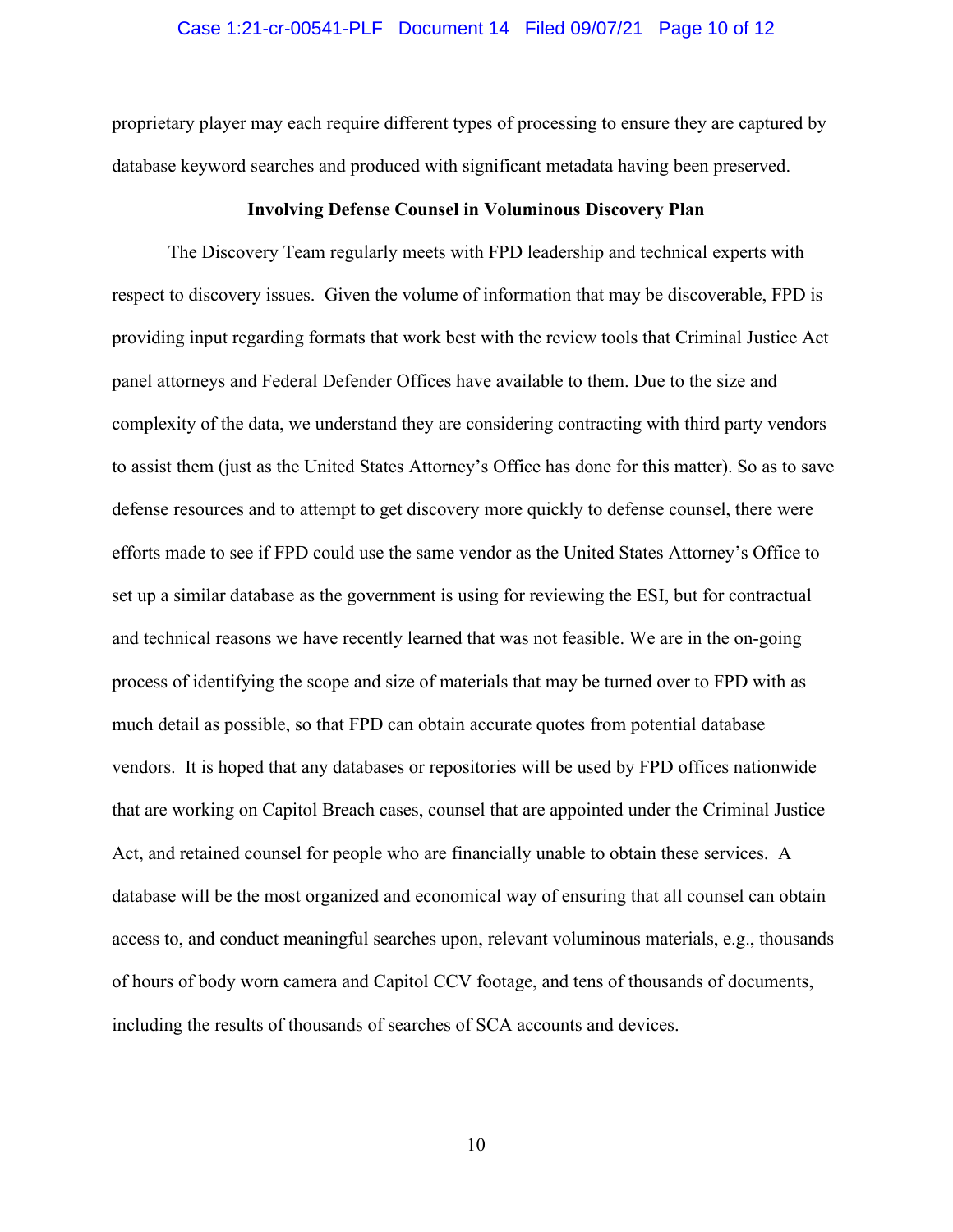## **Compliance with Recommendations Developed by the Department of Justice and Administrative Office of the U.S. Courts Joint Working Group on Electronic Technology**

As is evidenced by all of the efforts described above, the United States is diligently working to comply with the *Recommendations for Electronically Stored Information (ESI) Discovery Production* developed by the Department of Justice and Administrative Office of the U.S. Courts Joint Working Group on Electronic Technology in the Criminal Justice System in February 2012.<sup>1</sup> See https://www.justice.gov/archives/dag/page/file/913236/download. For example, we are: (1) including individuals with sufficient knowledge and experience regarding ESI; (2) regularly conferring with FPD about the nature, volume and mechanics of producing ESI discovery; (3) regularly discussing with FPD what formats of production are possible and appropriate, and what formats can be generated and also maintain the ESI's integrity, allow for reasonable usability, reasonably limit costs, and if possible, conform to industry standards for the format; (4) regularly discussing with FPD ESI discovery transmission methods and media that promote efficiency, security, and reduced costs; and (5) taking reasonable and appropriate

<sup>1</sup> These *Recommendations* are explicitly referenced in the Advisory Committee Note to Rule 16.1. Importantly, the two individuals primarily responsible for developing the Recommendations are Associate Deputy Attorney General Andrew Goldsmith, who (as noted earlier) is working closely with the prosecution's Discovery Team, and Sean Broderick, the FPD's National Litigation Support Administrator, who is playing a similar role for the D.C. Federal Defender's Office on electronic discovery-related issues. Messrs. Goldsmith and Broderick have a long history of collaborating on cost-effective ways to address electronic discovery-related issues, which undoubtedly will benefit all parties in this unprecedented undertaking.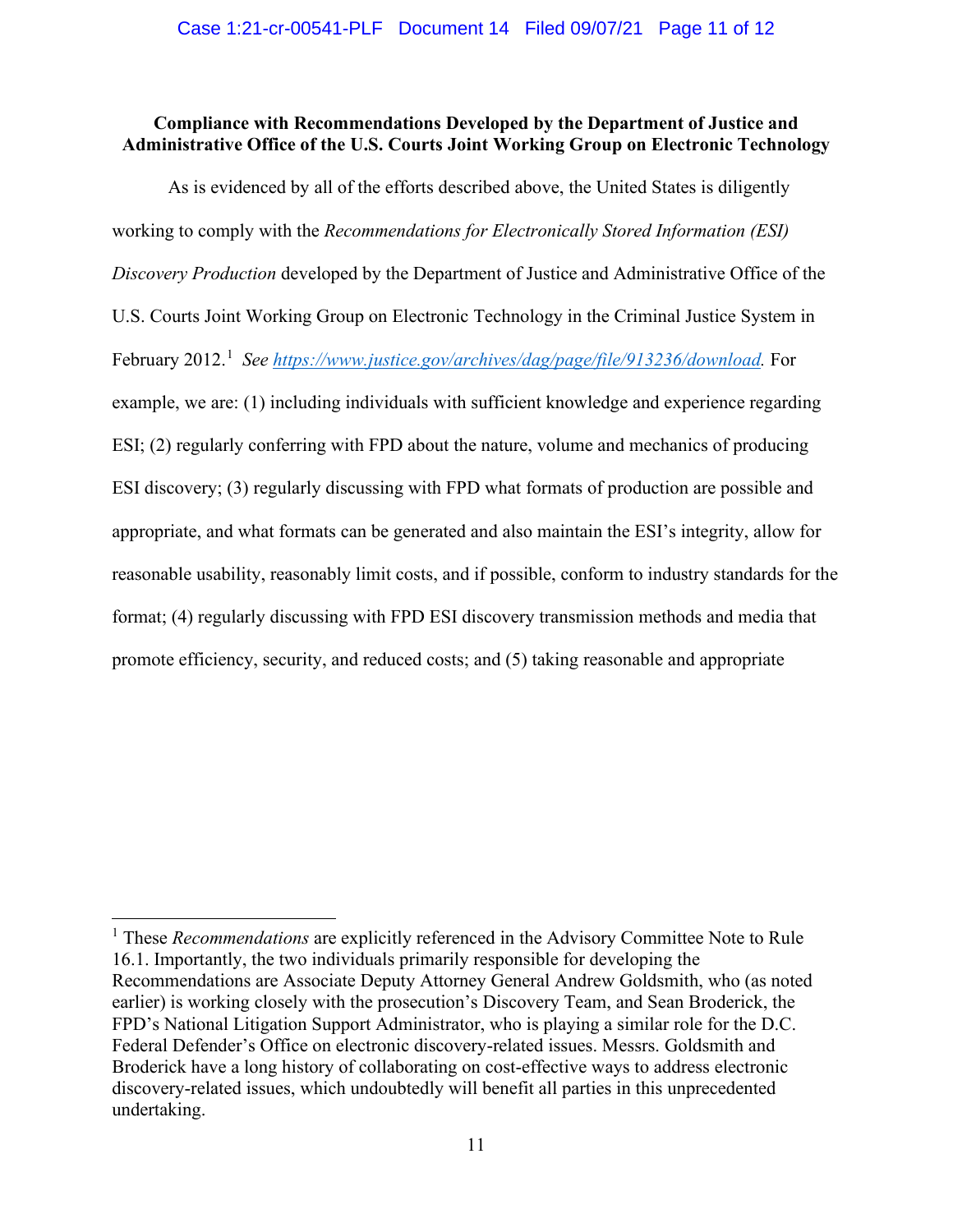measures to secure ESI discovery against unauthorized access or disclosure.

Respectfully submitted,

CHANNING D. PHILLIPS Acting United States Attorney DC Bar No. 415793

By:  $\frac{|s|}{\sqrt{|s|}}$ 

STUART D. ALLEN Assistant United States Attorney D.C. Bar No. 1005102; N.Y. Bar No. 4839932 National Security Section 555 4th Street, N.W., Room 11-445 Washington, D.C. 20530 Office: (202) 252-7794 stuart.allen@usdoj.gov

By:  $/s/$ 

EMILY A. MILLER Capitol Breach Discovery Coordinator DC Bar No. 462077 555 Fourth Street, N.W., Room 5826 Washington, DC 20530 Emily.Miller2@usdoj.gov (202) 252-6988

By:  $/s/$ 

GEOFFREY A. BARROW Capitol Breach Discovery Team, Detailee DC Bar No. 462662 1000 Southwest Third Avenue, Suite 600 Portland, Oregon 97204 Geoffrey.Barrow@usdoj.gov (503) 727-1000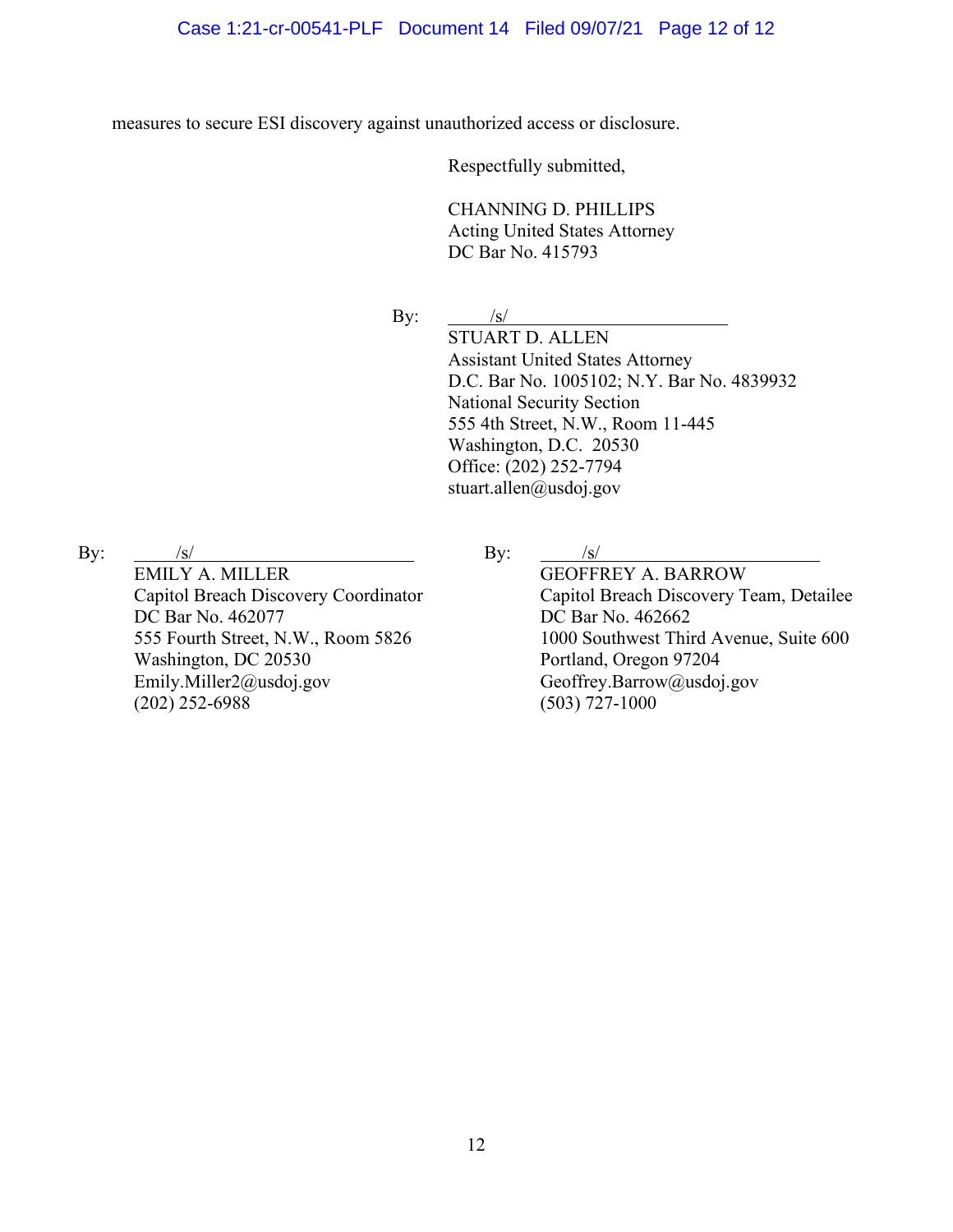# Case 1:21-cr-00541-PLF Document 14-1 Filed 09/07/21 Page 1 of 2

# **EXHIBIT A Additional Examples of Defense Discovery Requests**

|                | "Videos in the government's possession that filmed the interior of the capital building from approximately 2:50 PM to 3:35 PM on<br>January 6, 2021." |
|----------------|-------------------------------------------------------------------------------------------------------------------------------------------------------|
| $\overline{2}$ | "[A]ll photographs or video footage obtained or confiscated by the government from outside sources during the investigation of                        |
|                |                                                                                                                                                       |
|                | this case are material to the defense's preparation."                                                                                                 |
| 3              | "Our position is that the government must identify any evidence it believes to capture [defendant], regardless of whether it intends                  |
|                | to rely on the same in its case in chief."                                                                                                            |
| $\overline{4}$ | "Copies of any and all documents, photographs, and video received by the U.S. Attorney's office and/or Metropolitan Police                            |
|                | Department or any other law enforcement agency from any law enforcement officer or prosecutor from any other jurisdiction                             |
|                | regarding this case."                                                                                                                                 |
| 5              | "I write to request that the United States review the contents of the FBI's "I" drive and disclose any and all exculpatory evidence                   |
|                | identified therein."                                                                                                                                  |
| 6              | "Network news outlets aired footage of one or more Officers directing protestors towards doors and seemingly invited them to                          |
|                | enter the building -- this is Brady material for our clients."                                                                                        |
| $\overline{7}$ | "The discovery I'm requesting is all video and/or audio footage in which Capitol Police and any other Gov't officials or agents                       |
|                | remove barriers and/or interact with protestors who entered the Capitol or gained access to the patios or other structures connected                  |
|                | to the Capitol building complex."                                                                                                                     |
| 8              | "This request also includes any video footage, including from cameras owned by MPD (crime and red light) and DDOT (which are                          |
|                | operated and maintained by MPD, and to which MPD has access), as well as any footage that government actors reviewed. This                            |
|                |                                                                                                                                                       |
|                | request also includes any video footage from MPD District where the defendant was taken, and all body worn camera footage that                        |
|                | may have captured any portion of the alleged incident, investigation or arrest of my client."                                                         |
|                |                                                                                                                                                       |
|                | "The request includes all Body Worn Camera (BWC) footage from all offices involves in any and all searchers, arrests, and                             |
|                | investigations associated with this case and/ or labels with the CCN Number associated with this case; information that will permit                   |
|                | undersigned counsel to identify the officer wearing the BWC; metadata related to any and all BWC footage; information from the                        |
|                | AUSA's office and/or MPD specifying any edits or redactions made to the footage and the corresponding justifications. Please also                     |
|                | provide the access logs for the BWC footage for any and all officers involved in this case."                                                          |
| 9              | "All photographs, including those of the defendant, sketches, diagrams, maps, representations or exhibits of any kind, that                           |
|                | relate to this case, regardless of whether the government intends to introduce them in its case-in-chiefIncluding all video                           |
|                | recordings related to the January 6, 2021 events."                                                                                                    |
| 10             | "I further request that you review all documentation related to or generated in connection with this case that may be outside of the                  |
|                | government's official case file (e.g., materials in the FBI's "I-Drive" or other similar repositories of investigation documents in the               |
|                | possession of federal or local agencies or law enforcement authorities."                                                                              |